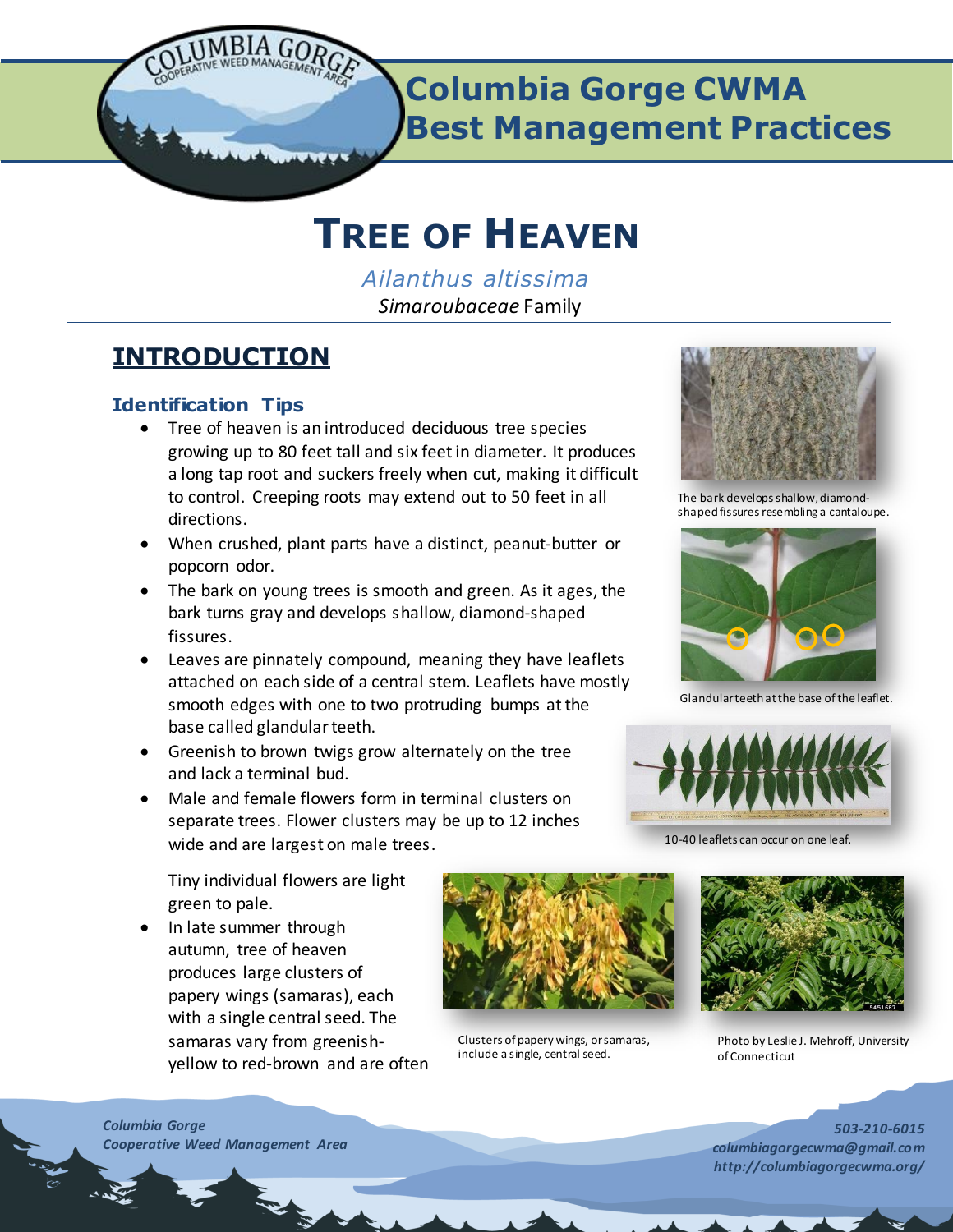vibrantly colored in the fall.

Tree of Heaven can be easily confused with other trees that have compound leaves with many leaflets, such as sumac or walnut. The leaf edges of the look-alikes typically have teeth or serrations, while those of tree of heaven are smooth.

 Other identifying features include v-shaped leaf scars and a spongy, brown center inside twigs.

# **Impacts**

 Due to its rapid growth and structural weakness, tree of heaven is considered a tree-fall hazard. Its roots damage

pavement, roads, and building foundations in urban areas.

- Tree of heaven produces allelopathic chemicals in its leaves, roots, and bark. These are chemicals that affect the germination, growth, survival, and reproduction of other plants.
- *Ailanthus* forms dense thickets, reducing wildlife habitat, particularly in riparian areas.
- It is a favorite host for the spotted lanternfly, an invasive and agriculturally damaging pest. See resources below.
- Tree of heaven can also be toxic. See caution label below.

# **Habitat & Distribution**

- Tree of heaven grows in a variety of habitats and is commonly found in disturbed areas along forest edges, roadsides, fence rows, urban parks, old fields, and railroad embankments.
- It is tolerant of full sun to part shade, many types of pollution, and poor soil conditions.
- It can grow in many harsh environments, including pavement cracks!

# **Reproduction & Spread**

- This weed reproduces both by seed and vegetatively by roots and stump sprouts. New shoots can sprout as far as 50 feet away from the parent tree.
- One tree can produce over 300,000 seeds annually, which are then dispersed by wind and birds.
- Cut stems can form roots when left on moist ground.



Tree of heaven (left), smooth sumac (center), & black walnut (right). *Photo by K. Guenther, [http://wildfoods4wildlife.com](http://wildfoods4wildlife.com/)*



Easily broken twigs expose a large, spongy brown center.



scars can be seen on twigs.

*Columbia Gorge Cooperative Weed Management Area*

 $\mathbf{r}$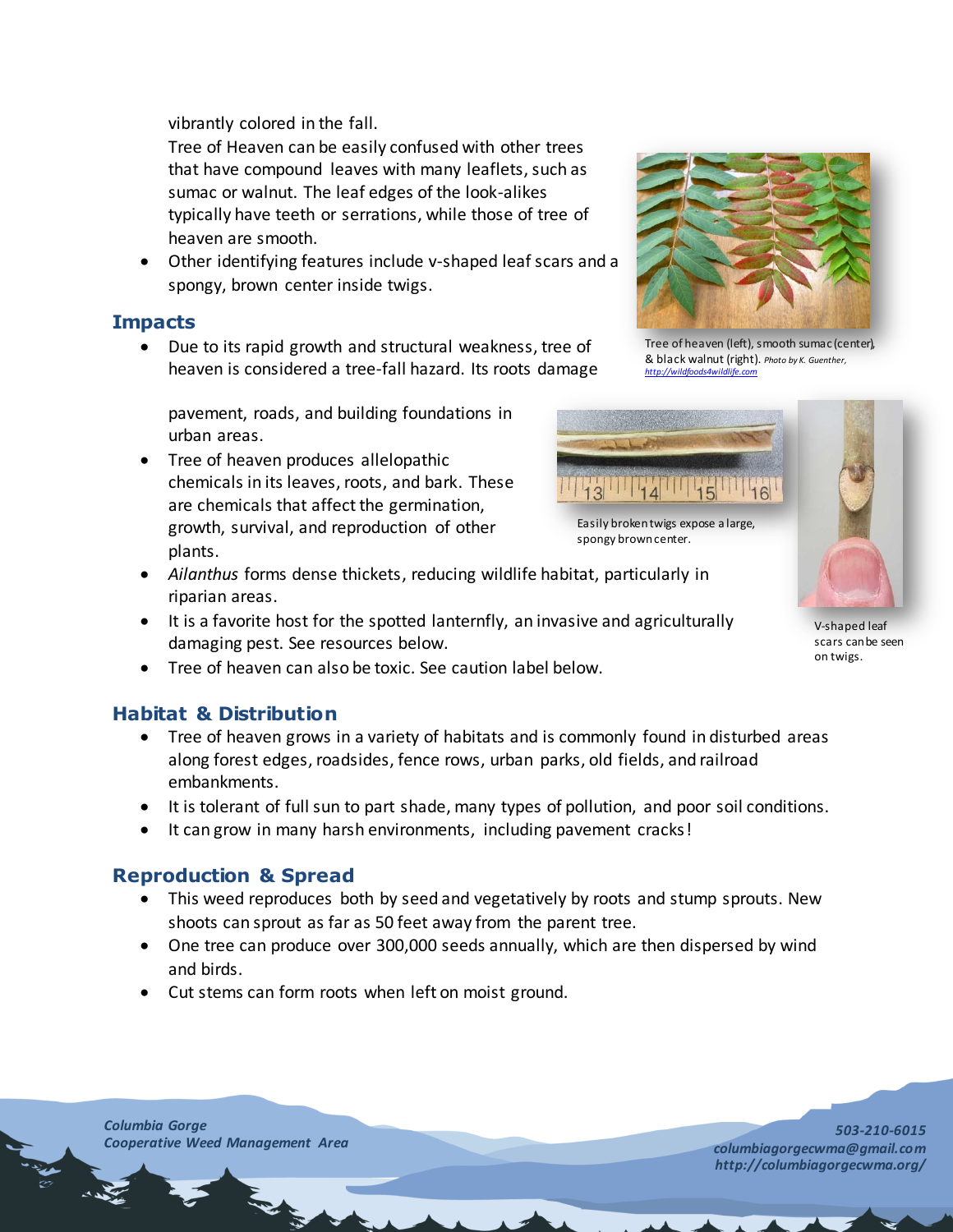# **CONTROL INFORMATION**

# **Integrated Pest Management**

- The preferred approach for weed control is Integrated Pest Management (IPM). IPM involves selecting from a range of possible control methods to match the management requirements of each specific site. The goal is to maximize effective control and to minimize negative environmental, economic, and recreational impacts.
- Use a multifaceted and adaptive approach. Select control methods reflecting the available time, funding, and labor of the participants, the land use goals, and the values of the community and landowners. Management will require dedication for a number of years and should allow flexibility in methods.

# **Planning Considerations**

- Survey area for weeds, set priorities, and select the best control method(s) for the site.
- Control practices should be selected to minimize soil disturbance. Minimizing disturbance avoids creating more opportunities for weed seed germination.
- Begin work on the perimeter of the infested areas first and move inward toward the core of the infestation.
- Monitor the site and continue to treat plants that germinate from the seed bank.
- Re-vegetate treatment areas to improve ecosystem function and prevent new infestations.

# **Early Detection and Prevention**

- Small seedlings can be pulled in moist soil. Larger infestations will require the use of an appropriate herbicide.
- Dispose of cut material properly. Stem pieces can root in moist soil, so composting is not advised. Burn cut material if burning is allowed in your area. Otherwise, dispose of material in the landfill.
- Monitor and re-treat infestations as necessary. Ensure any existing plants do not produce and release seed by pulling small plants or treating with an herbicide in late July or August, prior to seed set.
- Prevent the spread of invasive plants by thoroughly cleaning tools, boots, and vehicles after working in or traveling through an infested area.

# **Manual, Mechanical, & Cultural Control**

- Seedlings or small plants may be removed by hand, but once a strong root system has developed, other control methods will be required. Any root fragments left in the soil can sprout, forming new shoots. Revisit the site often to ensure complete control.
- Cutting or mowing tree of heaven is ineffective and should be avoided.
- A heavily shaded environment will reduce the establishment of tree of heaven.

*Columbia Gorge* **Cooperative Weed Management Area**<br> **Cooperative Weed Management Area**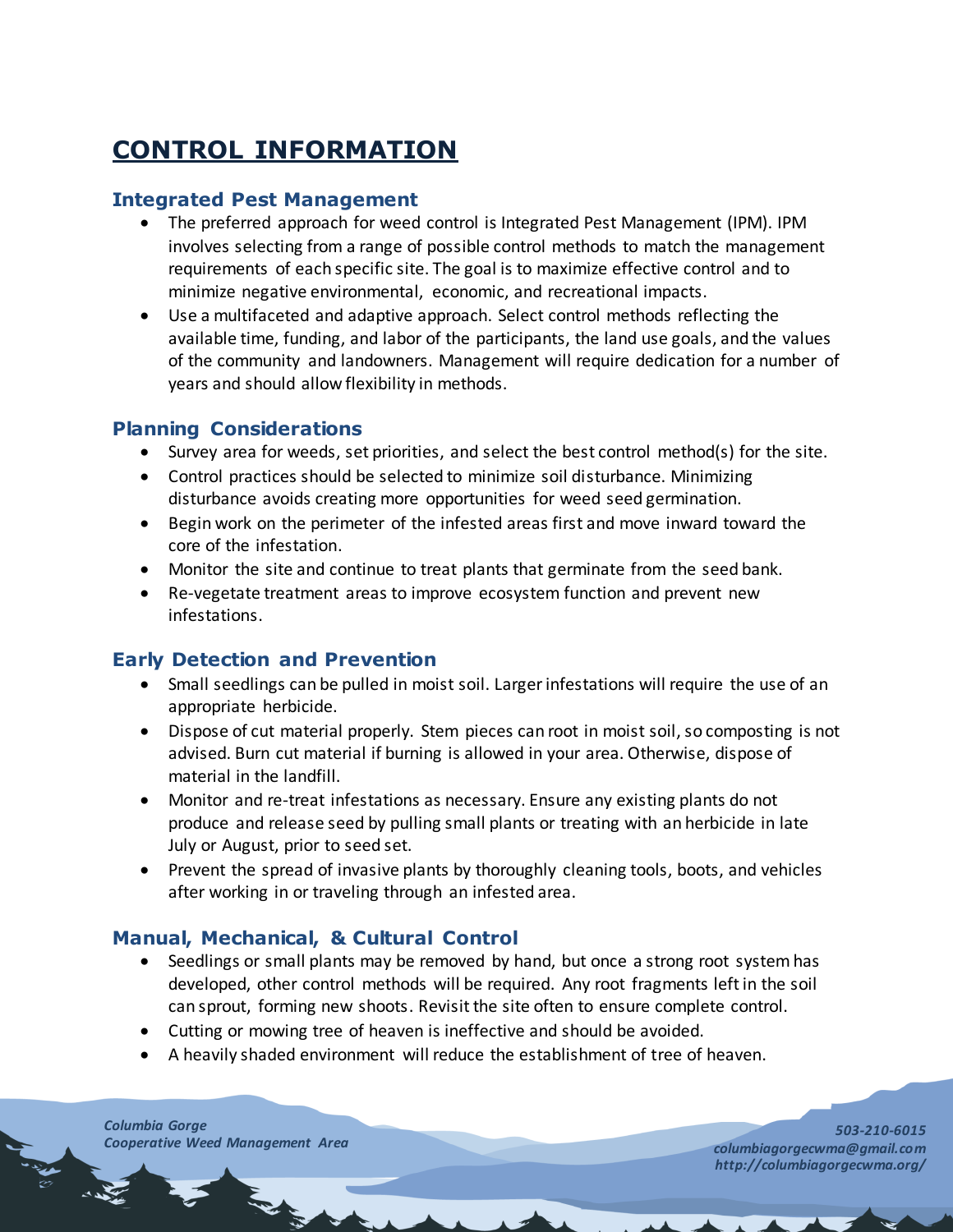- Avoid soil disturbance and re-vegetate disturbed areas to prevent further infestations.
- Simply cutting Tree of heaven will not control it. A "hack and squirt" herbicide treatment (see below) will need to be utilized to control suckering and continued growth.

# **Biological Control**

• There are no biological agents available at this time.

# **Herbicide Control**

- Only apply herbicides at proper rates and for the site conditions or land usage specified on the label. **Follow all label directions** and wear recommended personal protective equipment (PPE).
- Proper treatment timing and follow up the second year are critical for successful control.
- Target the roots with systemic herbicides applied in mid- to late summer when the tree is moving sugars to the roots. (If applied earlier, treatments may only injure above ground growth and not affect the root system.)
- Continue to monitor treatment sites for missed and newly-germinated seeds or regrowth. Seeds have a short dormancy and low seed-bank viability, so you should see germination rates decline quickly after the first treatment year if the seed source has been removed.
- Selective herbicides are preferred over non-selective herbicides when applying in a grassy area.
- **Minimize impacts to bees and other pollinators by controlling weeds before they flower. If possible, make herbicide applications in the morning or evening when bees are least active. Avoid spraying pollinators directly.**

## **Specific Herbicide Information**

Herbicides are described here by the active ingredient. Many commercial formulations are available containing a specific active ingredient. References to product names are for example only. Directions for use may vary between brands.

Herbicides applied to foliage, bark, or frill cuts on the trunk are effective control measures. Cut stump treatments encourage root suckering and should not be utilized. Treatments should occur no earlier than July 1 and can continue up until the tree begins to show fall color. Effective herbicides include glyphosate, triclopyr, imazapyr, dicamba, and metsulfuron methyl.

 Use glyphosate (Roundup) plus triclopyr (Vastlan) as a **foliar application** (meaning directly to the leaves) where tree height and distribution allow effective coverage without unacceptable contact with desirable plants nearby. Apply treatment in mid- to late growing season, which is typically late July to August.

*Columbia Gorge Cooperative Weed Management Area*

300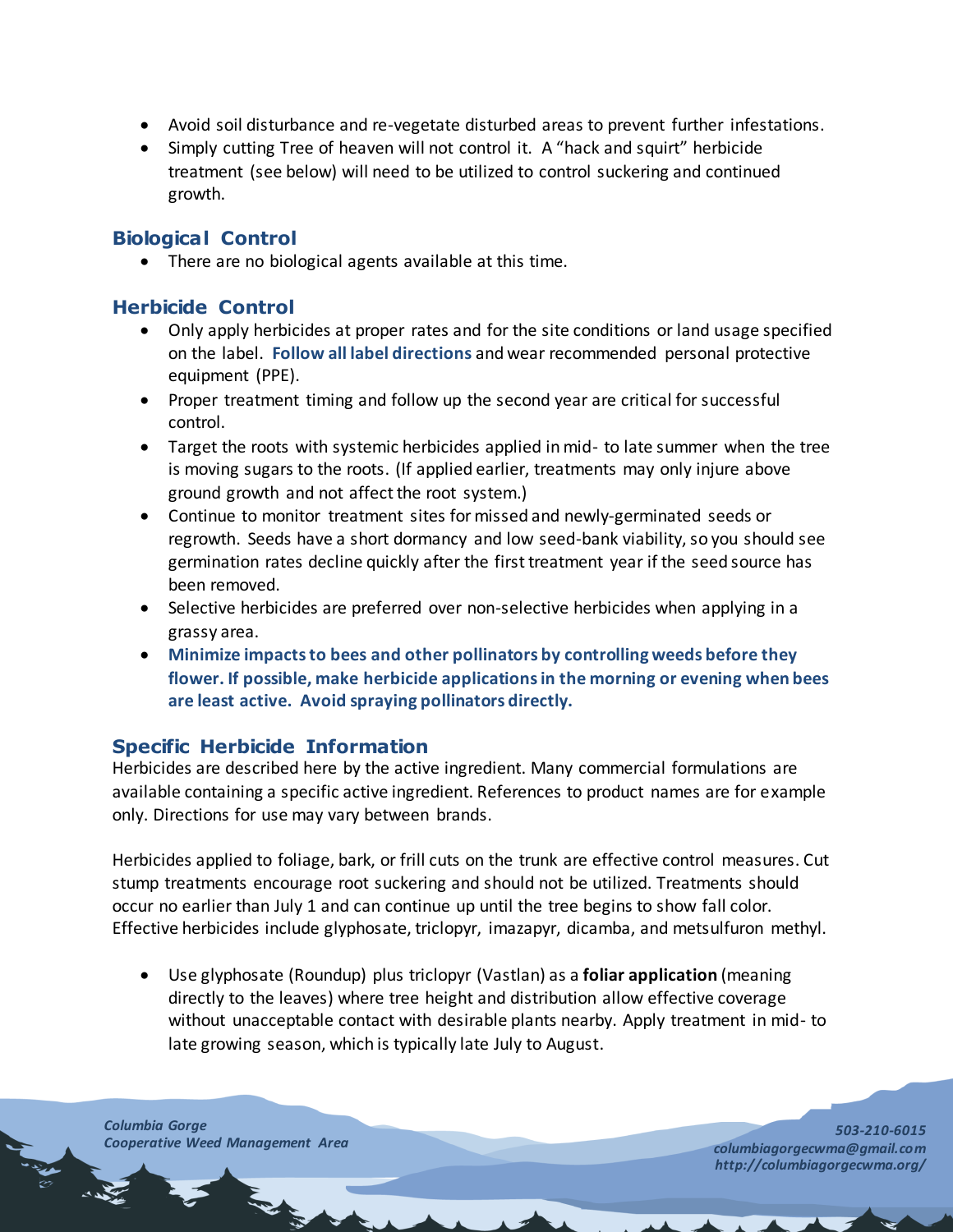- Use a concentrated herbicide (triclopyr or glyphosate) solution in a **frill** (a.k.a. hack and squirt) **application** in mid- to late summer. Space cuts around the circumference of the tree, leaving uncut tissue so the herbicide moves to the roots. Apply a concentrated solution immediately to each of the cuts. Use either product undiluted or 1:1 with water.
- For dense infestations, treat initially with a foliar application to eliminate low growing stems or trees. Follow up with a frill application to larger trees not controlled earlier.

#### **Contractors/Licensed Applicators**

- For small infestations with trees up to six inches in diameter, use triclopyr ester (Garlon 4) at a rate of 20% in basal oil or Pathfinder II (ready to use) in a **basal bark application** (meaning directly to the bark) with a low-volume backpack sprayer. Wet the entire circumference of the lower 12-18 inches without runoff. For smaller diameter stems, use a shorter band. For larger than six-inch diameter, use a frill application (see above).
- For large infestations, use a high-volume sprayer initially to make a foliar application using glyphosate (3 quarts/acre) plus triclopyr (2 quarts/acre of Garlon 3A or 1.5 quarts/acre of Vastlan). Follow up with a basal bark or frill application.

#### **Follow-up**

- Monitoring and follow-up control will be necessary for several years after initial treatment.
- Note: Some herbicides persist in the soil, so please check the label before replanting.
- Tree of heaven is a host to the spotted lanternfly. To prevent pest movement in cut material, chip, compost, or burn (when safe to do so) material on site.

## **Caution**

Tree of heaven has been known to cause skin irritations or allergies in some people. Additionally, there have been rare reports of myocarditis (inflammation of the heart muscle) from exposure to sap through broken skin. People who work around the tree should wear personal protective equipment, including eyewear and gloves.

This BMP does not constitute a formal recommendation. When **using herbicides, always consult the label.** Please refer to the Pacific Northwest Weed Management Handbook or contact your [local](http://www.nwcb.wa.gov/nwcb_county.htm) weed authority.

*Except where otherwise noted, all photos taken by David Jackson, Pennsylvania State University Extension.* 

*Columbia Gorge Cooperative Weed Management Area*

**CALL CONTROL** 

**CONTRACTOR**